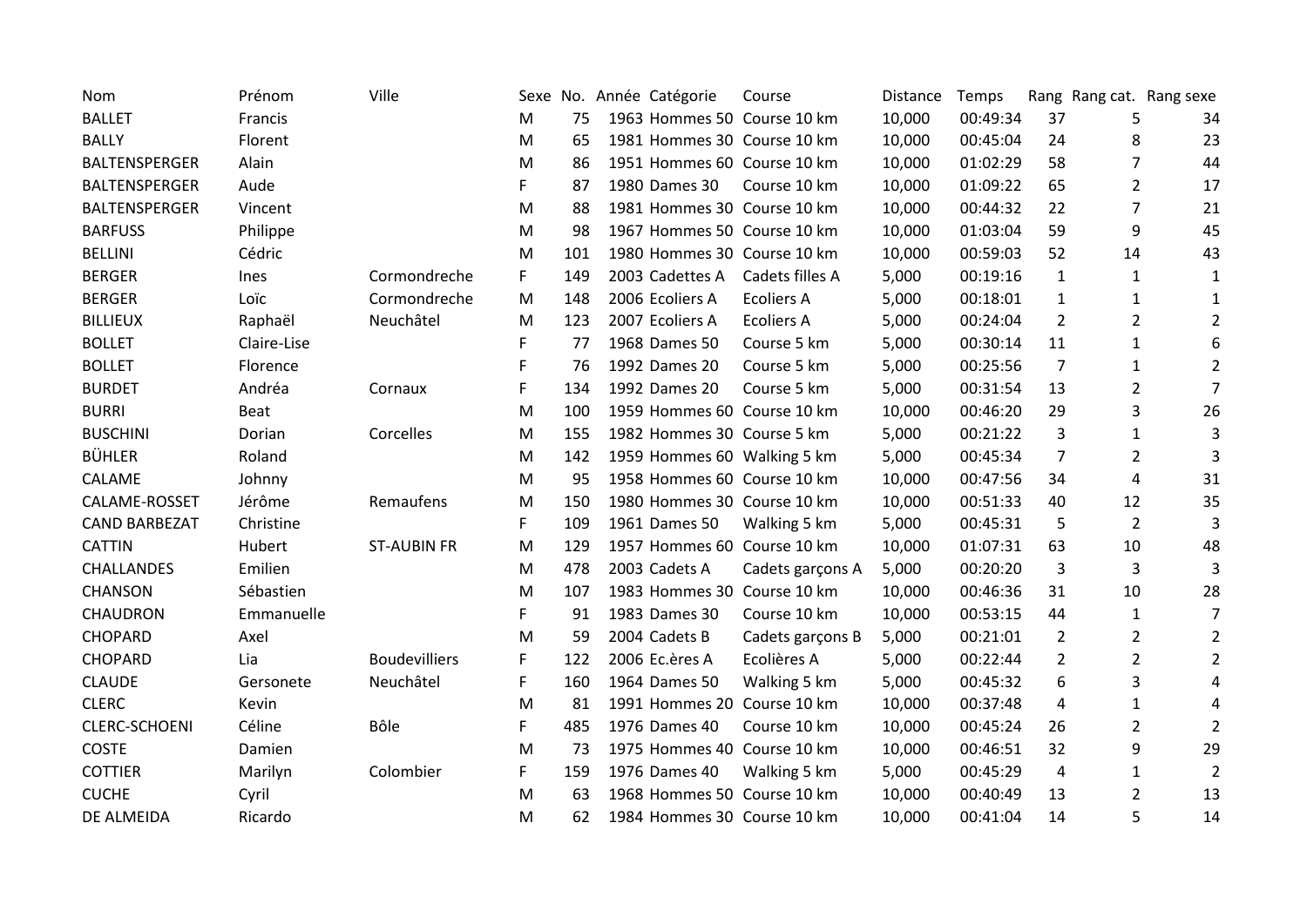| DE VRIES REILINGH | Daniel          |             | M | 455 | 1971 Hommes 40 Course 5 km  |                   | 5,000  | 00:20:10 | 1              | 1              | 1              |
|-------------------|-----------------|-------------|---|-----|-----------------------------|-------------------|--------|----------|----------------|----------------|----------------|
| <b>DELPRAT</b>    | Hervé           |             | M | 103 | 1968 Hommes 50 Course 10 km |                   | 10,000 | 00:55:32 | 46             | 7              | 39             |
| DEPEZAY           | Sandra          |             | F | 152 | 1976 Dames 40               | Course 5 km       | 5,000  | 00:35:53 | 17             | 3              | 9              |
| <b>DUCOMMUN</b>   | Luc             | Neuchatel   | M | 498 | 1975 Hommes 40 Course 10 km |                   | 10,000 | 00:39:46 | 12             | 5              | 12             |
| <b>DÉCREVEL</b>   | Geoffroy        | Cornaux     | M | 132 | 1986 Hommes 30 Course 10 km |                   | 10,000 | 00:42:05 | 16             | 6              | 16             |
| <b>ECKLIN</b>     | Delphine        | Grandevent  | F | 124 | 1975 Dames 40               | Course 5 km       | 5,000  | 00:33:13 | 14             | 2              | 8              |
| <b>EGGEN</b>      | Adrian          |             | M | 110 | 1974 Hommes 40 Course 10 km |                   | 10,000 | 00:48:22 | 35             | 11             | 32             |
| <b>ENRICO</b>     | Pierre          |             | M | 94  | 1965 Hommes 50 Course 5 km  |                   | 5,000  | 00:20:12 | $\overline{2}$ | 1              | $\overline{2}$ |
| <b>FAHRNI</b>     | Anthony         |             | M | 69  | 2001 Juniors                | Juniors garçons   | 5,000  | 00:22:37 | 6              | 6              | 6              |
| <b>FAHRNI</b>     | Maxime-Valentin |             | M | 68  | 2000 Juniors                | Juniors garçons   | 5,000  | 00:19:09 | 3              | 3              | 3              |
| <b>FAHRNI</b>     | Nathalie        |             | F | 70  | 1974 Dames 40               | Course 10 km      | 10,000 | 00:45:25 | 27             | 3              | 3              |
| <b>FATTON</b>     | Nicole          | Fontaines   | F | 147 | 1962 Dames 50               | Course 10 km      | 10,000 | 01:03:08 | 61             | 5              | 15             |
| <b>GAGNIER</b>    | Alexandre       |             | M | 66  | 2000 Juniors                | Juniors garçons   | 5,000  | 00:19:40 | 5              | 5              | 5              |
| <b>GAILLARD</b>   | Laurent         |             | M | 90  | 1959 Hommes 60 Course 10 km |                   | 10,000 | 00:44:31 | 21             | $\mathbf{1}$   | 20             |
| <b>GARCIA</b>     | Mariana         |             | F | 72  | 1985 Dames 30               | Course 5 km       | 5,000  | 00:28:44 | 9              | $\overline{2}$ | 4              |
| GLANZMANN         | Caroline        | Cortaillod  | F | 156 | 1964 Dames 50               | Course 10 km      | 10,000 | 00:59:20 | 53             | 3              | 10             |
| <b>GNAEGI</b>     | <b>Brigitte</b> |             | F | 80  | 1959 Dames 60               | Walking 5 km      | 5,000  | 00:51:26 | 11             | $\overline{2}$ | 8              |
| <b>GNAEGI</b>     | Hubert          |             | M | 83  | 1954 Hommes 60 Walking 5 km |                   | 5,000  | 00:51:33 | 12             | 3              | 4              |
| <b>GUMY</b>       | Patrice         |             | M | 105 | 1969 Hommes 50 Course 10 km |                   | 10,000 | 00:44:44 | 23             | 4              | 22             |
| <b>HAMEL</b>      | David           | Môtiers     | M | 137 | 1975 Hommes 40 Course 5 km  |                   | 5,000  | 00:24:09 | 6              | $\overline{2}$ | 5              |
| <b>HAMEL</b>      | Jules           | Môtiers     | M | 140 | 2008 Ecoliers B             | <b>Ecoliers B</b> | 1,200  | 00:24:07 | $\mathbf{1}$   | 1              | 1              |
| <b>HAMEL</b>      | Justine         | Môtiers     | F | 139 | 2005 Cadettes B             | Cadets filles B   | 5,000  | 00:21:43 | $\mathbf{1}$   | $\mathbf{1}$   | 1              |
| <b>HAMEL</b>      | Simon           | Môtiers     | M | 138 | 2002 Cadets A               | Cadets garçons A  | 5,000  | 00:17:51 | $\overline{2}$ | $\overline{2}$ | $\overline{2}$ |
| <b>HEUBI</b>      | Pierre Alain    |             | M | 108 | 1968 Hommes 50 Course 5 km  |                   | 5,000  | 00:34:08 | 16             | 3              | 8              |
| <b>HOSSELET</b>   | Robert          |             | M | 143 | 1963 Hommes 50 Course 10 km |                   | 10,000 | 00:52:21 | 42             | 6              | 36             |
| <b>HUNKELER</b>   | Timothée        |             | M | 93  | 1988 Hommes 30 Course 10 km |                   | 10,000 | 00:39:45 | 11             | 4              | 11             |
| <b>ITTEN</b>      | Gwenaëlle       |             | F | 451 | 1988 Dames 30               | Course 5 km       | 5,000  | 00:37:47 | 18             | 4              | 10             |
| <b>JACOT</b>      | Quentin         |             | M | 64  | 2006 Ecoliers A             | <b>Ecoliers A</b> | 5,000  | 00:24:30 | 3              | 3              | 3              |
| <b>JAQUET</b>     | <b>Boris</b>    | Neuchâtel   | М | 113 | 1999 Hommes 20 Course 10 km |                   | 10,000 | 00:38:21 | 5              | $\overline{2}$ | 5              |
| <b>JAQUET</b>     | Yoann           | Corcelles   | M | 131 | 1986 Hommes 30 Course 5 km  |                   | 5,000  | 00:23:10 | 5              | $\overline{2}$ | 4              |
| <b>JEANNET</b>    | Olivier         | Neuchâtel   | M | 126 | 1961 Hommes 50 Course 5 km  |                   | 5,000  | 00:33:15 | 15             | $\overline{2}$ | $\overline{7}$ |
| <b>JEANNET</b>    | Pierre-Alain    | Chambrelien | M | 144 | 1961 Hommes 50 Walking 5 km |                   | 5,000  | 00:39:47 | $\overline{2}$ | 1              | $\overline{2}$ |
| JEANNET-TSCHOPP   | Corinne         | Chambrelien | F | 145 | 1963 Dames 50               | Walking 5 km      | 5,000  | 00:39:56 | 3              | $\mathbf{1}$   | $\mathbf{1}$   |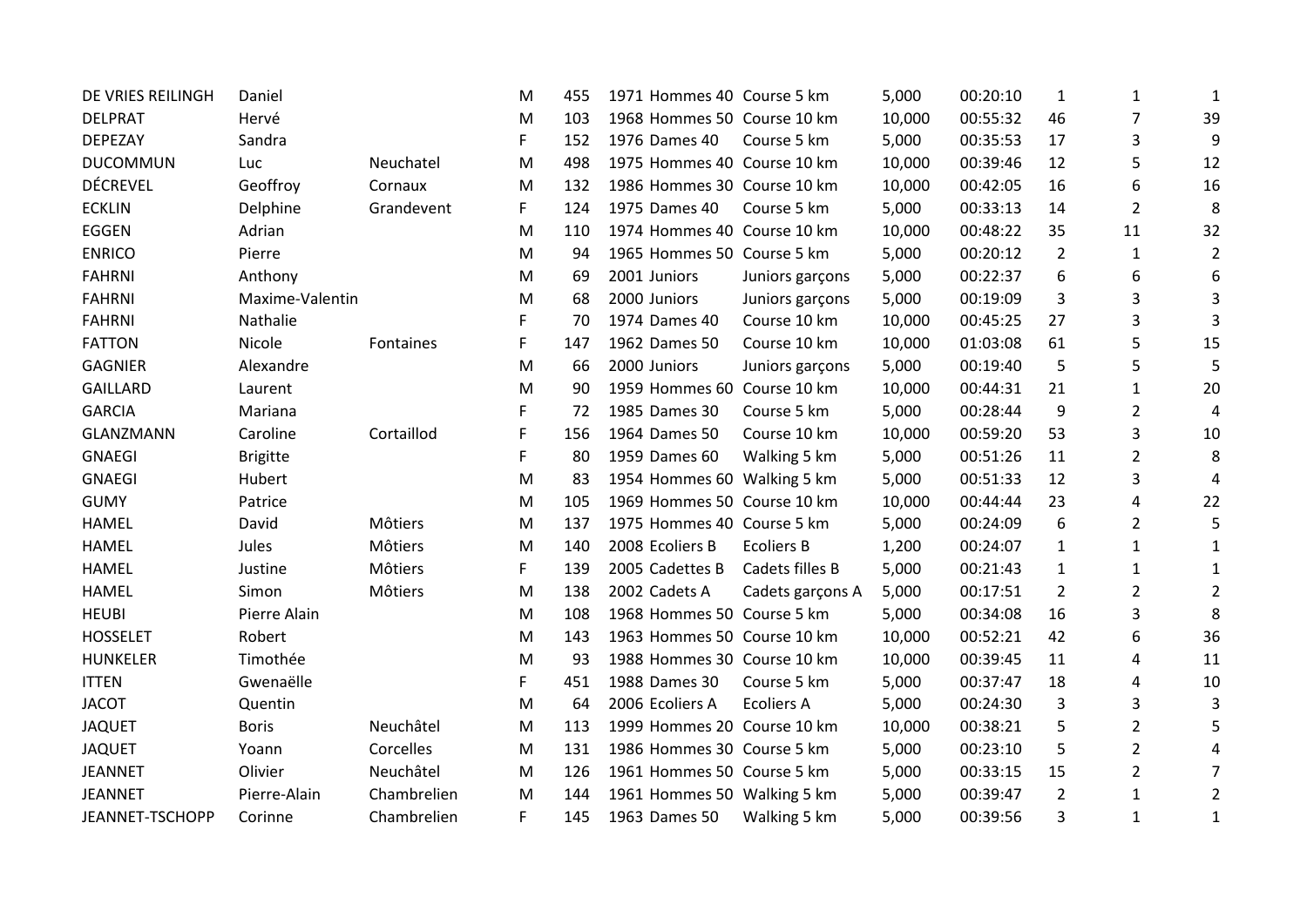| <b>JUNCKER</b>    | Jean-Louis |                    | M  | 114 | 1944 Hommes 60 Course 10 km |                   | 10,000 | 01:06:19 | 62             | 9              | 47             |
|-------------------|------------|--------------------|----|-----|-----------------------------|-------------------|--------|----------|----------------|----------------|----------------|
| <b>JUNKER</b>     | Christophe | Neuchâtel          | M  | 154 | 1976 Hommes 40 Course 10 km |                   | 10,000 | 00:44:28 | 20             | $\overline{7}$ | 19             |
| KALTENRIEDER      | Gilles     |                    | M  | 458 | 1980 Hommes 30 Course 10 km |                   | 10,000 | 00:49:26 | 36             | 11             | 33             |
| <b>KAUFMANN</b>   | Jules      | Grandevent         | M  | 125 | 2006 Ecoliers A             | <b>Ecoliers A</b> | 5,000  | 00:33:12 | 5              | 5              | 5              |
| <b>KOBEL</b>      | Caroline   | Peseux             | F. | 500 | 1977 Dames 40               | Course 5 km       | 5,000  | 00:27:25 | 8              | $\mathbf{1}$   | 3              |
| <b>LAUENSTEIN</b> | Jan        |                    | M  | 60  | 2004 Cadets B               | Cadets garçons B  | 5,000  | 00:18:58 | $\mathbf{1}$   | 1              | 1              |
| <b>LAUENSTEIN</b> | Sandra     |                    | F  | 476 | 1981 Dames 30               | Course 5 km       | 5,000  | 00:22:34 | 4              | $\mathbf{1}$   | $\mathbf{1}$   |
| LAUENSTEIN        | Stefan     |                    | M  | 71  | 1974 Hommes 40 Course 10 km |                   | 10,000 | 00:38:58 | 6              | $\mathbf{1}$   | 6              |
| LAUENSTEIN        | Wilma      | Cormondrèche       | F  | 489 | 2007 Ec.ères A              | Ecolières A       | 5,000  | 00:21:15 | $\mathbf{1}$   | $\mathbf{1}$   | $\mathbf{1}$   |
| LAVOYER-BÜNZLI    | Jacqueline |                    | F  | 448 | 1959 Dames 60               | Walking 5 km      | 5,000  | 00:50:49 | 9              | $\mathbf{1}$   | 6              |
| <b>LORO</b>       | Maryse     |                    | F  | 97  | 1979 Dames 40               | Course 10 km      | 10,000 | 00:59:01 | 51             | 6              | 9              |
| LOZANO            | Pedro      | Neuchâtel          | M  | 136 | 1957 Hommes 60 Walking 5 km |                   | 5,000  | 00:39:06 | $\mathbf{1}$   | $\mathbf{1}$   | 1              |
| <b>MAILLEFER</b>  | Cristel    | Cormondreche       | F. | 115 | 1975 Dames 40               | Course 10 km      | 10,000 | 00:50:48 | 39             | 4              | 5              |
| <b>MAIRE</b>      | Aurore     |                    | F  | 61  | 1980 Dames 30               | Course 5 km       | 5,000  | 00:29:59 | 10             | 3              | 5              |
| <b>MAIRE</b>      | Fabien     | Le Locle           | M  | 119 | 1976 Hommes 40 Course 10 km |                   | 10,000 | 00:39:06 | $\overline{7}$ | $\overline{2}$ | $\overline{7}$ |
| <b>MATTHEY</b>    | Julien     |                    | M  | 67  | 1980 Hommes 30 Course 10 km |                   | 10,000 | 00:52:54 | 43             | 13             | 37             |
| <b>MELLA</b>      | Christian  |                    | M  | 111 | 1959 Hommes 60 Course 10 km |                   | 10,000 | 00:58:48 | 50             | 6              | 42             |
| <b>MELLA</b>      | Gabriel    |                    | M  | 112 | 1999 Hommes 20 Course 10 km |                   | 10,000 | 00:43:24 | 17             | 3              | 17             |
| <b>MEMBREZ</b>    | Emmanuelle | <b>Bevaix</b>      | F. | 146 | 1978 Dames 40               | Course 10 km      | 10,000 | 00:43:27 | 18             | $\mathbf{1}$   | 1              |
| <b>MEYLAN</b>     | Myriam     |                    | F  | 92  | 1967 Dames 50               | Course 10 km      | 10,000 | 00:50:27 | 38             | $\mathbf{1}$   | 4              |
| <b>MONTANDON</b>  | Jonathan   | Zürich             | M  | 120 | 1985 Hommes 30 Course 10 km |                   | 10,000 | 00:46:23 | 30             | 9              | 27             |
| <b>MONTANDON</b>  | Mirella    | Cortaillod         | F  | 157 | 1957 Dames 60               | Course 10 km      | 10,000 | 00:59:21 | 54             | $\mathbf{1}$   | 11             |
| <b>MOTTIER</b>    | Andrée     | Cornaux            | F  | 121 | 1951 Dames 60               | Course 10 km      | 10,000 | 01:09:03 | 64             | 4              | 16             |
| NUSSBAUM          | André      | Chevroux           | M  | 472 | 1955 Hommes 60 Course 10 km |                   | 10,000 | 01:03:07 | 60             | 8              | 46             |
| <b>PICCOLO</b>    | Marco      |                    | M  | 106 | 1977 Hommes 40 Course 10 km |                   | 10,000 | 00:39:44 | 9              | 4              | 9              |
| <b>RAYA</b>       | Jonathan   | Les Hauts Geneveys | M  | 130 | 1982 Hommes 30 Course 10 km |                   | 10,000 | 00:34:20 | 1              | $\mathbf{1}$   | 1              |
| <b>REBER</b>      | Alexis     |                    | М  | 79  | 2000 Juniors                | Juniors garçons   | 5,000  | 00:18:13 | $\overline{2}$ | $\overline{2}$ | $\overline{2}$ |
| <b>REBETEZ</b>    | Maée       |                    | F  | 449 | 1995 Dames 20               | Walking 5 km      | 5,000  | 00:50:56 | 10             | 1              | $\overline{7}$ |
| <b>RICHOZ</b>     | Philippe   |                    | м  | 85  | 1957 Hommes 60 Course 10 km |                   | 10,000 | 00:54:55 | 45             | 5              | 38             |
| <b>ROUECHE</b>    | Laurence   | La Chaux-de-Fonds  | F. | 127 | 1971 Dames 40               | Course 10 km      | 10,000 | 00:51:36 | 41             | 5              | 6              |
| <b>ROUÈCHE</b>    | Stéphane   |                    | M  | 82  | 1968 Hommes 50 Course 10 km |                   | 10,000 | 00:39:45 | 10             | $\mathbf{1}$   | 10             |
| <b>RUCHAT</b>     | Stéphane   |                    | M  | 104 | 1970 Hommes 40 Course 10 km |                   | 10,000 | 00:55:52 | 47             | 12             | 40             |
| SANDOZ            | Yannick    | Neuchâtel          | M  | 151 | 1979 Hommes 40 Course 10 km |                   | 10,000 | 00:45:23 | 25             | 8              | 24             |